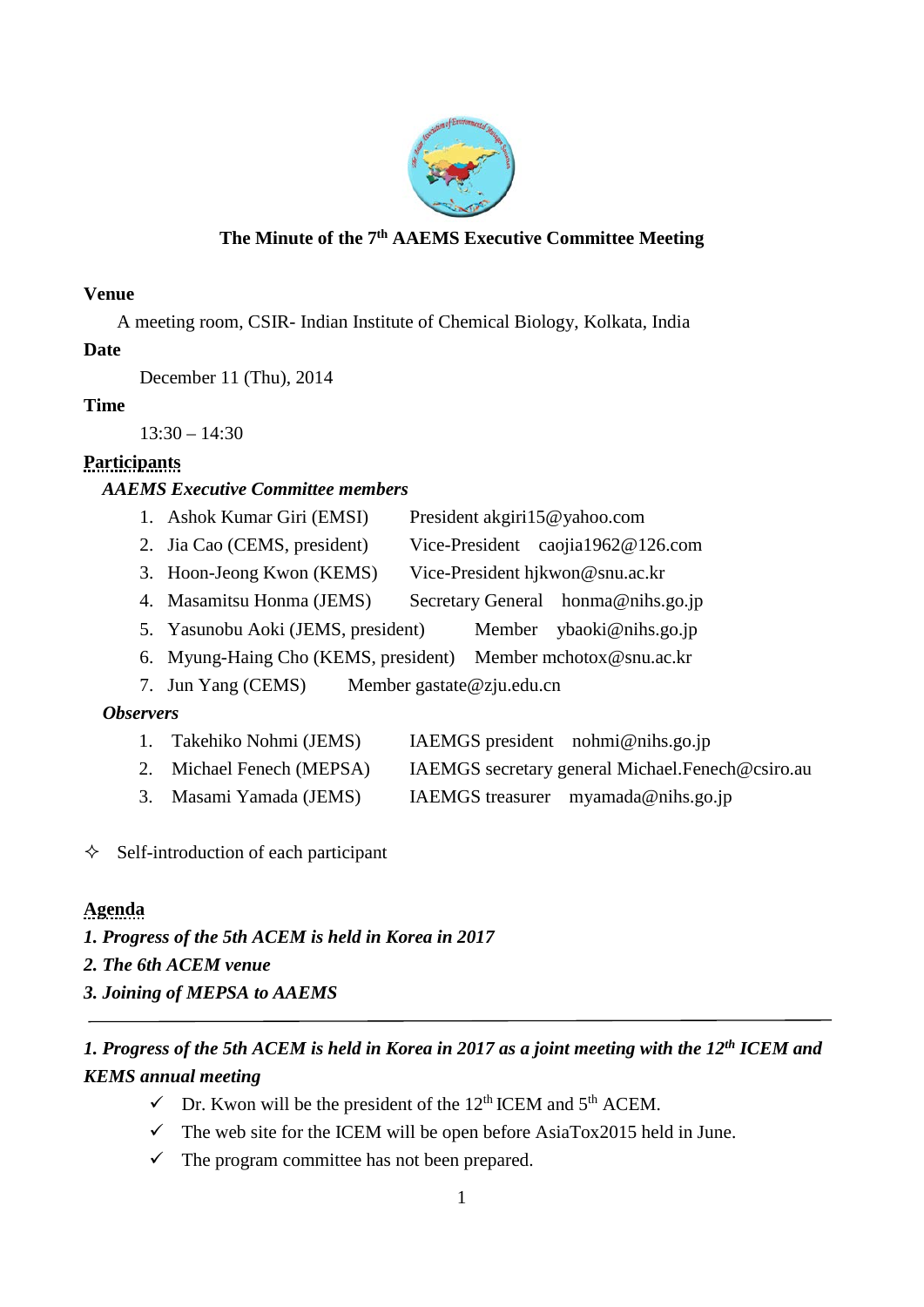- $\checkmark$  The venue for the ICEM will be fixed by the end of 2015. Four places in Seoul are candidates at present.
- $\checkmark$  Eight hundred participants will be expected for four days of the meeting period.
- $\checkmark$  The candidates for the satellite meeting of the ICEM are Japan for IWGT and a scientific meeting, China for a meeting related to anti-mutagenesis/Chinese herb medicines, organized by Chinese Environmental Mutagens Society(CEMS),and easy to get some financial supports by commercial companies. Fukuoka, Kyoto, Osaka are candidate cities in Japan and which city is for the venues will be discussed in JEMS. Fukuoka might be preferable due to the distance to Korea. Qingdao is a candidate city for Chinese venue due to the short distance to Korea.
- $\checkmark$  Announcement in several meetings, such as EEMW2015, EMGS2015, SOT Japan etc., will be proposed. Dr. Fenech and Dr. Honma requested a slide and a circular for that purpose, respectively. Dr. Kwon will prepare them and send to the members by post.

#### *2. The 6th ACEM venue*

- $\checkmark$  The ACEM history is as follows:
	- 1st November 2007, Kitakyushu, Japan
	- 2nd December 2010, Pattaya, Thailand
	- 3rd October 2012, Hangzhou, China
	- 4th December 2014, Kolkata, India
	- 5th November? 2017, Seoul, Korea

Although two countries, i.e., Philippines and Iran, have not held the meeting, the societies of them are supposed to be too small to hold the meeting. Thus, the first turn in the five countries will be completed at the  $5<sup>th</sup>$  ACEM and back to the second turn. In addition, the original idea for the year of the ACEM was to be held between ICEMs. Thus, the 6<sup>th</sup> ACEM will be held in Japan in 2019, every four years after that. Dr. Aoki (JEMS, President) also stood as a candidate for  $6<sup>th</sup>$  ACEMS in Japan.

#### *3. Joining of MEPSA to AAEMS*

Former the Australian and New Zealand Environmental Mutagen Society (ANZEMS) was merged with the Australasian Society for Experimental Pathology (ASEP) and renamed as MEPSA, the Molecular and Experimental Pathology Society of Australasia in 2009. Dr. Fenech, MEPSA, was talked about the issue to join AAEMS with the president of MEPSA, Dr. Terry Piva, and he wished to join AAEMS. Thus, voting was conducted among the executive members of AAEMS, Drs. Giri (India), Cao (China), Kwon (Korea), Honma (Japan), Yang (China). All of them gave their approval toward joining of MEPSA to AAEMS. Dr. Honma (Secretary General) will also ask non-participants, Thailand, Philippines and Iran about this proposal by E-mail. If they will agree, MEPSA will be formally a member of AAEMS.